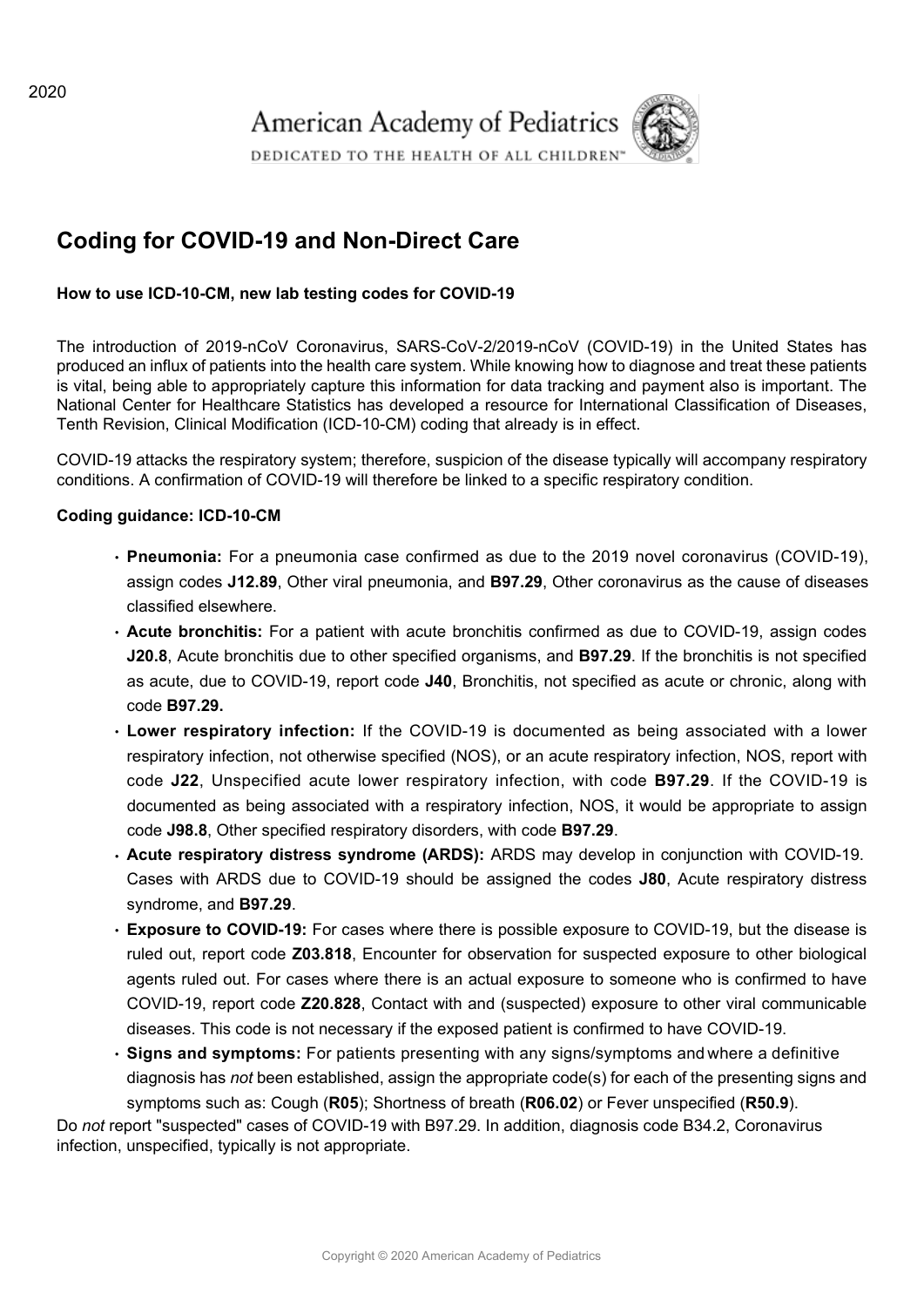# **Coding guidance: procedural**

There are no unique codes for evaluating and managing this condition; however, be sure to clearly document any additional time spent with the family or time spent coordinating any care that is not face-to-face with the patient and/or family.

### *Testing*

There is no code for swabbing the patient for COVID-19, much like there is no code for swabbing for influenza. However, if the specimen will be prepared by your office and sent to an outside lab, report the specimen collection code **99000**.

The Centers for Medicare & Medicaid Services (CMS) developed two new lab testing codes:

- **U0001** will be reported for coronavirus testing using the Centers for Disease Control and Prevention (CDC) 2019 Novel Coronavirus Real Time RT-PCR Diagnostic Test Panel.
- **U0002** will be reported for validated non-CDC laboratory tests for SARS-CoV-2/2019-nCoV (COVID-19).

If your office is not running the test for COVID-19 or incurring the cost, you will not report these codes.

The American Medical Association Current Procedural Terminology (CPT) Editorial Panel has developed a CPT code which streamlines novel coronavirus testing offered by hospitals, health systems, and laboratories in the United States. The code was effective March 13, 2020, for use as the industry standard for reporting of novel coronavirus tests across the nation's health care system.

**87635** *Infectious agent detection by nucleic acid (DNA or RNA); severe acute respiratory syndrome coronavirus 2 (SARS-CoV-2) (Coronavirus disease [COVID-19]), amplified probe technique*

#### *Telehealth*

As concerns arise over the easy spread of COVID-19, increasing the use of telehealth has been proposed. In this instance, telehealth is referring only to the synchronous live videoconferencing. Knowing your state laws and payer rules is important in this instance. (See resources for AAP fact sheet on coding for telehealth services and help in navigating your state laws on telehealth services.) Please keep in mind that if a payer wants you to report a code outside of its intention, make sure to get it in WRITING!

# *Other Non-Direct Evaluation Services*

In the wake of COVID-19 more and more offices are looking at alternatives to bringing in sick patients and risking unnecessary exposure. Some alternative services being offered are listed here with their codes. Be sure to look into these services more carefully. Refer to your CPT resources or visit the [AAP resource.](https://www.aap.org/en-us/Documents/coding_factsheet_nondirectcare.pdf)

#### Digital online Evaluation and Management

**99421** Online digital evaluation and management service, for an established patient, for up to 7 days,

cumulative time during the 7 days; 5-10 minutes

- **99422** 11-20 minutes
- **99423** 21 or more minutes

# Telephone Care

For physicians and advanced practitioners (NP or PA)

**99441** Telephone evaluation and management to patient, parent or guardian not originating from a related E/M service within the previous 7 days nor leading to an E/M service or procedure within the next 24 hours or soonest available appointment; 5-10 minutes of medical discussion